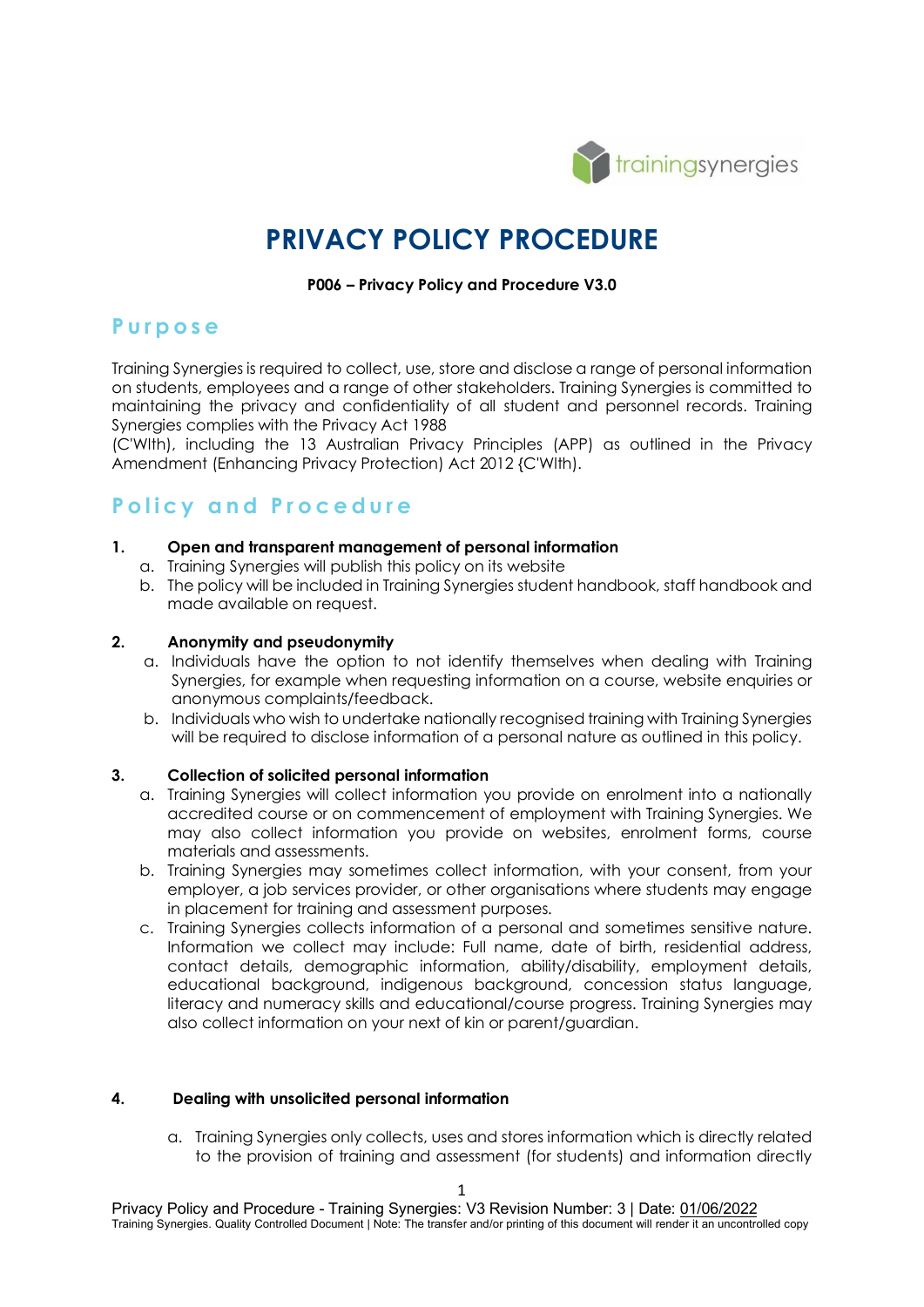related to the employment or engagement of contractors (for employees and contractors).

b. Information which is received that is not related to training and assessment or employment with Training Synergies is destroyed in a safe and secure manner.

#### **5. Notification of the collection of personal information**

a. Students and employees are notified when information is collected or sourced from third parties. Such notifications are expressed in enrolment forms, assessment tools and other written documents or implied in such circumstances such as workplace observations.

#### **6. Use or disclosure of personal information**

- a. Training Synergies only uses information for the provision of training and assessment and is required to disclose this information to a number of organisations such as:
	- i. Registering bodies such as the ASQA (National), VRQA (Victoria) or TAC Western Australia),
	- ii. Government funding bodies in each state and territory and/or Commonwealth Government
	- iii. Apprenticeship Centres,
	- iv. Employers and Job Services Providers,
	- v. External auditors and our consultants,
	- vi. The Australian Taxation Office,
	- vii. Other entities required by law and in accordance with the Privacy Act 1988.
- b. Training Synergies will not disclose any personal or sensitive information to a third party except for the direct provision of training and assessment or in emergency and life threatening situations.

#### **7. Direct Marketing**

- a. Your personal information will never be sold to any marketing company or third party.
- b. Training Synergies may use your personal information to market directly to you only for the provision of further training and assessment with us.
- c. Training Synergies for only use your information if you have provided consent to use your information for this purpose and you have opted in to this type of communication.

#### **8. Cross-border disclosure of personal information**

- a. Training Synergies will not disclose your personal information to any entity outside of Australia unless you have provided your express written consent,
- b. All records will be kept in Australia,

#### **9. Adoption, use or disclosure of government related identifiers**